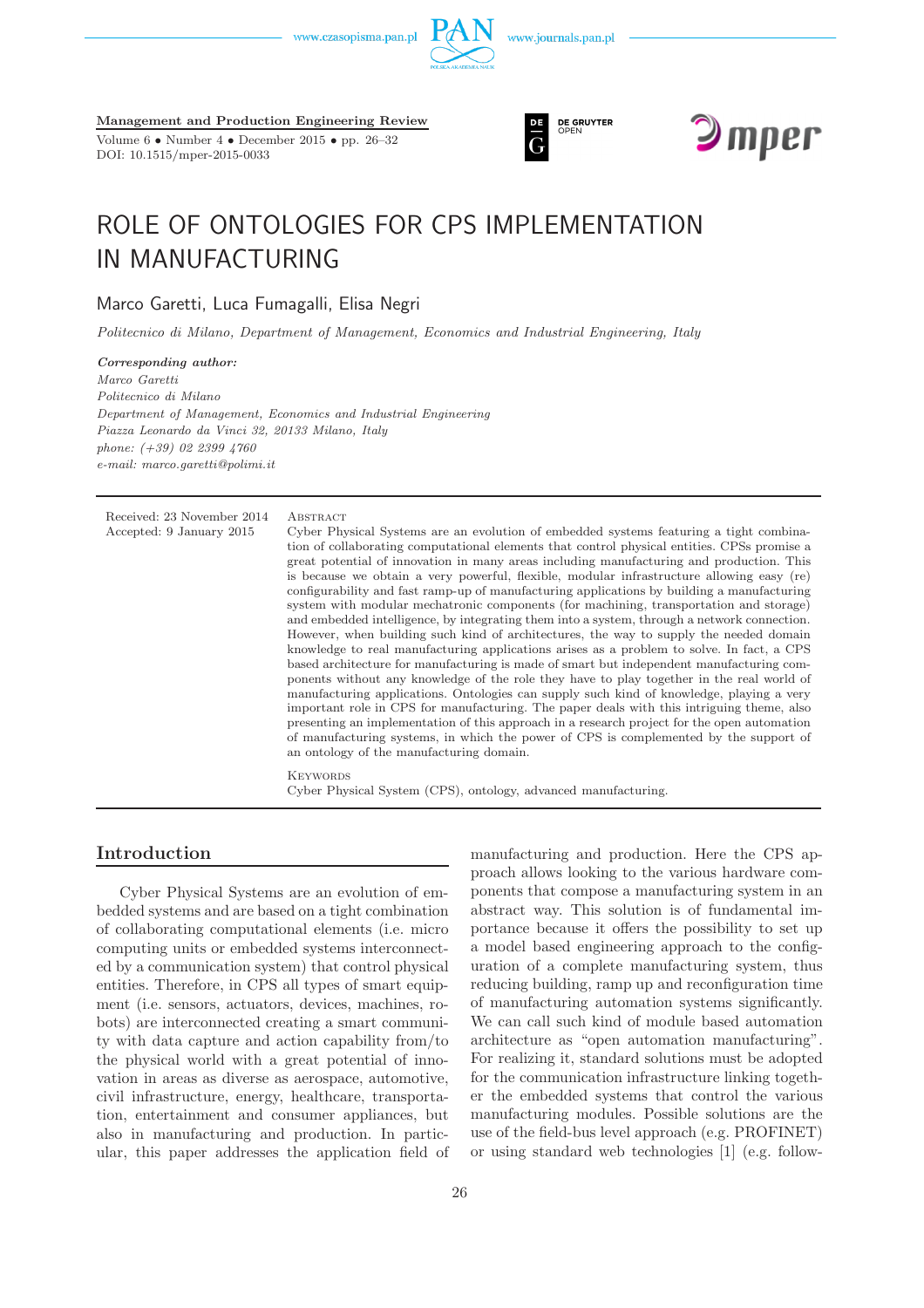

#### *Management and Production Engineering Review*

ing the SOA – Services Oriented Architecture approach).

However, when developing this very interesting concept, problems are found in structuring and managing the domain knowledge that is required to give a definite shape to the congeries of undifferentiated elements that compose a pure CPS architecture. To this concern, ontologies seem able to provide a noticeable breakthrough for providing the required need of knowledge content. The paper is organized in the following way: after the introduction in Sec. 1; Sec. 2 is dedicated to a short presentation of CPS; Sec. 3 illustrates the way the communication architecture can be realized for supporting CPS implementation; Sec. 4 introduces the use of CPS as an architecture for the support of the control of manufacturing systems; Sec. 5 deals with the role of ontologies for Cyber Physical Systems in manufacturing; while Sec. 6 is dedicated to the presentation of MSO (the Manufacturing Systems Ontology developed in Politecnico di Milano); finally, in Sec. 7 an application example developed within an Artemis European research project is illustrated. Section 8 contains the concluding remarks.

## **Cyber Physical Systems**

The rising complexity in computer-controlled systems, due to their increasing size and to the heterogeneous nature of the components they are made of, has led to a radical transformation of their architecture by introducing the networking capabilities and thus generating the Cyber-Physical Systems (CPS) solution. The main benefit deriving from Cyber-Physical Systems is the higher level of efficiency achievable, thanks to control-computing codesign [2]. Moreover, the economic and societal potential benefits of CPS are high; therefore, worldwide investments spent for the development of this technology are quickly increasing [3]. Exploitations of the Cyber-Physical Systems are numberless because they can offer automation in a huge number of domains, ranging from the possibility to create a highly efficient national electric grid; to networked building control systems with higher energy efficiency and demand variability; to benefited tele-presence and acquisition systems for senior care [3, 4]. Other fields of application may be: traffic control and safety, advanced automotive systems, process control, energy conservation, environmental control, avionics, instrumentation, critical infrastructure control (electric power, water resources, and communications systems for example), defense systems, etc. [2, 3, 5]. For what specifically concerns the manufacturing sector,

"converged modular automation" is a current manufacturing trend, where systems are built of a network of modular cyber-physical components, which have their own embedded controller. This ensures more reconfigurability than in custom-designed systems [6]. Also CPS, as large scale interconnected systems of heterogeneous components, may give relevant contributions to the efficiency of industrial processes control systems by creating a large control loop instead of many small ones [5].

A statement of the role of CPS in manufacturing is found in the report prepared by the Energetics Incorporated in 2012 for the NIST (National Institute of Standard and Technology). CPS are seen as enablers for efficient smart manufacturing, thanks to the large scale of the control system, providing efficient, reliable and interactive control. Some of the possible practical benefits of CPS in factory automation are: reduced time to market; agile response to consumer demand; integrated energy management; optimized plant operations and safety; asset management through predictive maintenance and improved reliability; detection of anomalies to prevent catastrophic events; improved productivity and flexibility (leading to reduced production costs) [6].

## **Communication within CPS**

CPS are made of embedded systems integrated in a communication network. Therefore,communication technologies play a fundamental role in CPS architectures. Considering the solutions that have been used in recent research papers, we see that two main options are considered: the first is to use wellestablished standards such as Profibus, the second is to use Service Oriented Architecture, in which functional modules are abstracted as services. Many researchers consider SOA as a very promising solution because it is based on Web Services [7], thus offering an interface that encapsulates the required process, which in turn is self-described. The scientific community has already started to prove the validity of the use of web services and SOA for manufacturing automation, through industrial test-beds (see for instance SOCRADES and eSONIA European project web-sites: http://www.socrades.eu and http://www.esonia.eu).

## **Use of CPS in manufacturing systems**

Difficulties appear when going to practical implementations of flexible CPS solutions for manufacturing; the reason is that they are aggregations of smart objects, which do not have any knowledge of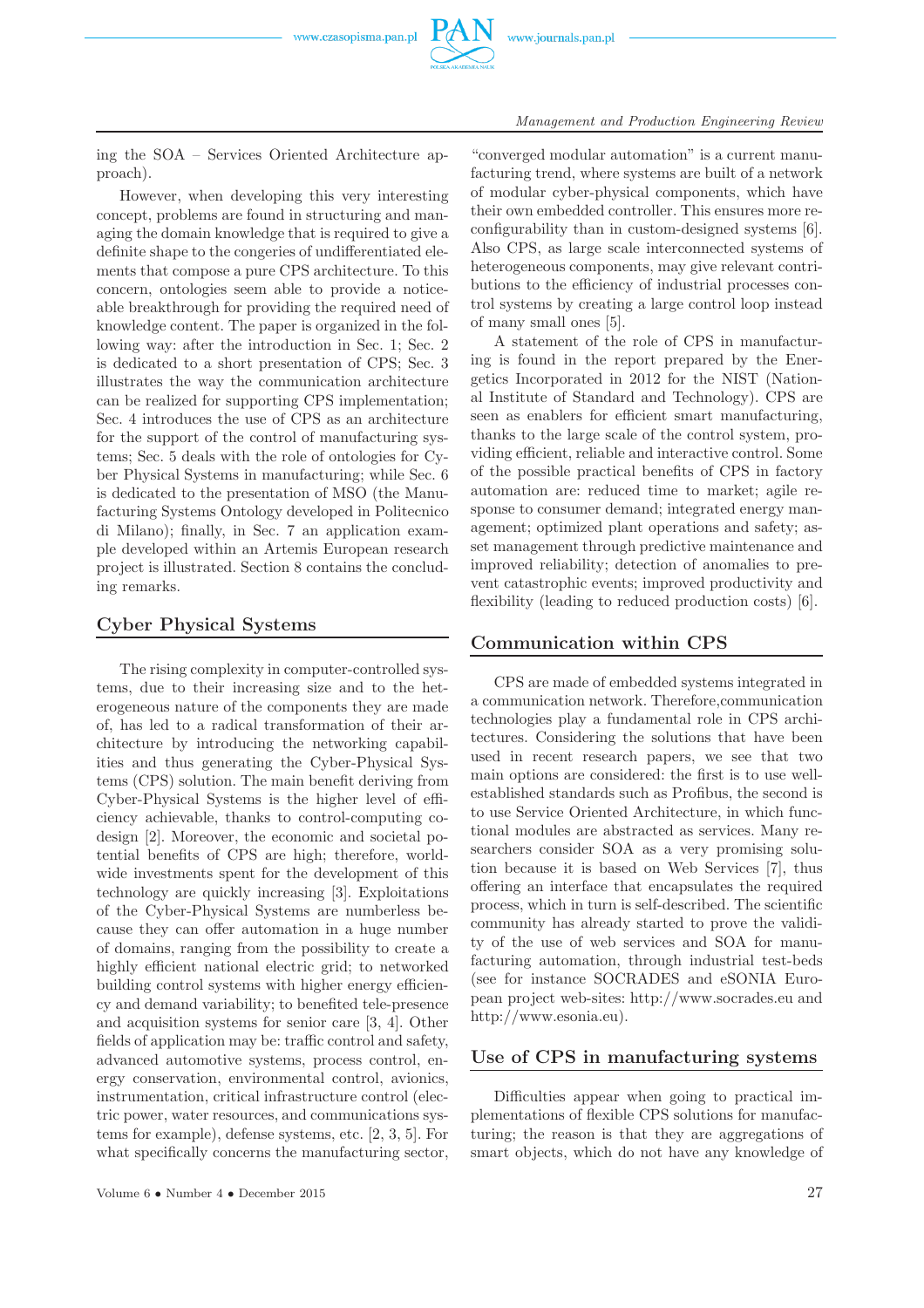

#### *Management and Production Engineering Review*

themselves from a systemic point of view. Consider, for instance, the following example: we want to transform a traditional mechanical assembly line into a flexible assembly system, based on the CPS approach. The traditional line is composed of a paced mechanical conveyor and a series of automatic assembly stations. The paced conveyor transfers assemblies (i.e. assembly pieces) step by step from one station to the following one (see Fig. 1). In this case, the assembly stations do not need to have any control information to work on the assembly piece, because all the logics of the system (i.e. the type of components to be added in each station, the sequence of assemblies and so on) has been integrated in the line configuration at its design stage. In other words, the designer has "frozen" his/her knowledge on all the functional options that might be adopted for building the line by selecting the design choices defined as specifications of the line itself. The flexible assembly system based on CPS approach presents a completely different situation. In fact, in this case, the physical configuration of the line will be very flexible: all the cyber physical components of the line (such as the modular components of the transportation system, the assembly equipment, actuators, sensors, etc.) will be elementary modules that can be put together and operated in different ways thanks to their integration through the communication network and the control action of the software.



Fig. 1. Example of a paced mechanical assembly line.

Thus, the result that we obtain can be condensed in the following sentence: "*all components are intelligent and connected, but none of them knows its role and the coordination required to act as an assembly system*."

A way for better understanding the problem we are facing is to try to deploy the control situation by dividing it, *from a logical point of view*, in various levels, as it is exemplified in Fig. 2. In order to describe it, we may start from the elementary physical components that are smart and connected in a communication network. Then we shift our attention to the *control layer* which is based, first on the capability of *acquisition and command* and then on the capability of *synchronization* of the various elements/events.



Fig. 2. Logical control components in a CPS based solution for manufacturing.

### **The role of ontologies**

Ontology derives from ancient Greek *ontos*, which means "being" and *logos*, which means, "discourse". Then, ontology has assumed other meanings:

- *Ontology* is a formal, shared and explicit representation of a domain concept [8].
- *Ontology* (in computer science) is a method for formally representing knowledge as a set of concepts within a domain, using a shared vocabulary to denote the types, properties and interrelationships of those concepts.

For the manufacturing system domain, one of the main issues related to knowledge management depends on the extreme variety of the configurations that manufacturing systems can assume. Consequently, the generalization of methods for the design and management of manufacturing systems has been often limited by the variety of the final application contexts. Many authors have addressed this issue in the past and even more in recent years. However, higher capability to handle these problems has become available thanks to the development of information technology tools and especially with Object Orientation (OO) concepts and related technologies (see [9–13]). To this concern, starting from the '90s, ontologies have been proposed for describing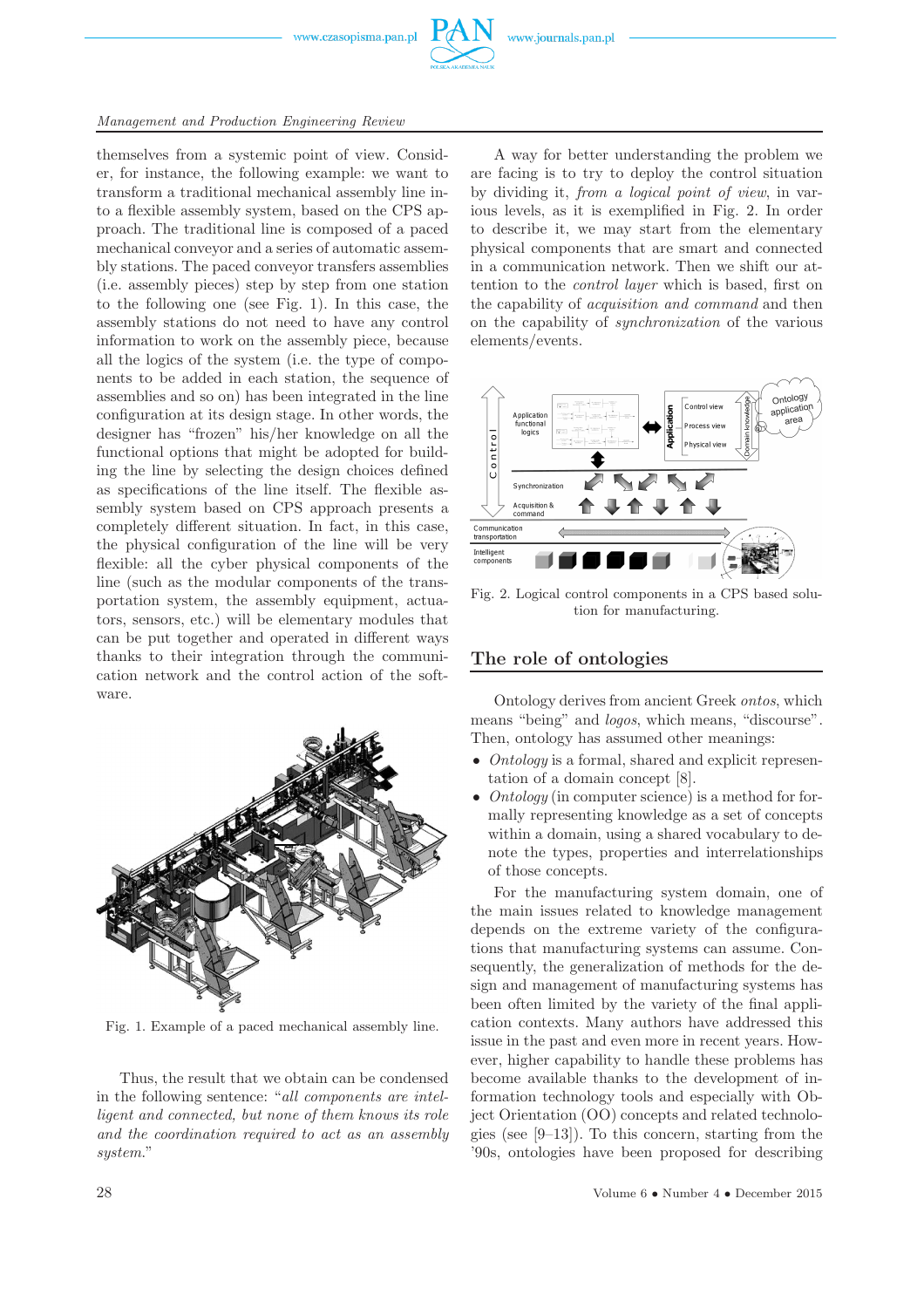

manufacturing systems (see [14–18]. Moreover ontologies, when properly implemented in appropriate languages, allow also including such knowledge into software and automatic systems. For what concerns the integration between ontologies and the communication infrastructure of CPS, [19] and [20] are some of the firsts who tried to establish this relationship. Indeed, [19] developed a prototype to demonstrate the feasibility of interoperability between manufacturing services. Cai's approach was demonstrated using the ontology of a limited manufacturing domain, but it was clear that a larger and more complete ontology could further improve this approach.

These preliminary works, focused on ontologies and frameworks for the manufacturing systems domain and others on web services and SOA, are suggesting that the combined use of these two technologies could be very profitable, as postulated in the field of factory automation by [21] and [22]. Different approaches were also taken by combining ontologies with the agent based communication architecture. An interesting example of the above-mentioned solution can be found in [15].

# **P-PSO and MSO ontologies for manufacturing systems**

Research on the use of ontologies for the description of manufacturing systems was started at Politecnico di Milano with the development of P-PSO (Politecnico di Milano – Production Systems Ontology) in the '90s as a taxonomy of manufacturing systems (see [18]). P-PSO has been based on a structured representation of the domain of manufacturing systems, supported by the object-oriented methodology, enabling the description of the relevant domains of a generic manufacturing system. P-PSO specifies the entities (building blocks) composing a manufacturing system, together with their main attributes. Within the scope of the Artemis European project eScop, the new improved Manufacturing Systems Ontology (MSO) has been developed from P-PSO, which was only addressing the discrete manufacturing domain. In addition, MSO includes also process industries and logistics.

Following the approach of P-PSO, the modelling method of MSO defines a manufacturing system from the process and logistics point of view by separately addressing three main different domains:

• the physical domain contains the material definition of the system including workers, production facilities, material-handling and transporta*Management and Production Engineering Review*

tion equipment, storage and other supplementary devices (such as tools, jigs and fixtures);

- the technological domain defines the transformational (functional) view of the system, considering the conversion processes (i.e. manufacture and assembly) and the routing that products must undergo within the manufacturing system;
- the control domain in P-PSO defined the operating procedures of production at an abstract level, describing the so-called management cycle (i.e. planning, scheduling and control activities); in MSO, the control domain should provide the data fields that are necessary for the control activity which is performed by an orchestration engine.

MSO provides also classes for the visualization domain in a separate section of the ontology, providing modelling of elements that are needed for a proper management of visualization of the manufacturing system.

The main classes of the MSO are:

- Product class, modelling the product that has to be produced;
- Component class, modelling the physical domain of the manufacturing system;
- Routing operation class, modelling the technological domain of the manufacturing system;
- Operator class, modelling the activity of workers / human operators; and
- Subsystem class, a service class allowing the grouping of objects of the other classes in a nested way.

The product class models parts and products. A product is seen as composed of subassemblies and/or items. In turn, a sub-assembly is recursively composed of sub-assemblies and/or items; this structure models the product BOM of which the product is made. A product can be either a generic product (a family of products) or a specific product (a variant of a generic product).

The definition of the *physical domain* in MSO is based on the Component class, which specializes in main and secondary sub-classes. The Component class cannot be further divided, and it is used to model the physical elements of a manufacturing system. The main specializations of the Component class are the sub-classes: Operator, Processor, Transporter and Storage. Secondary sub-classes are Container, Sensor, Tool, Fixture.

The Operator class is a special sub-class of the component class that identifies workers that perform activities in the manufacturing system and interact with other components. This class needs a specific approach, since operators can carry out different types of operating activity (for instance process-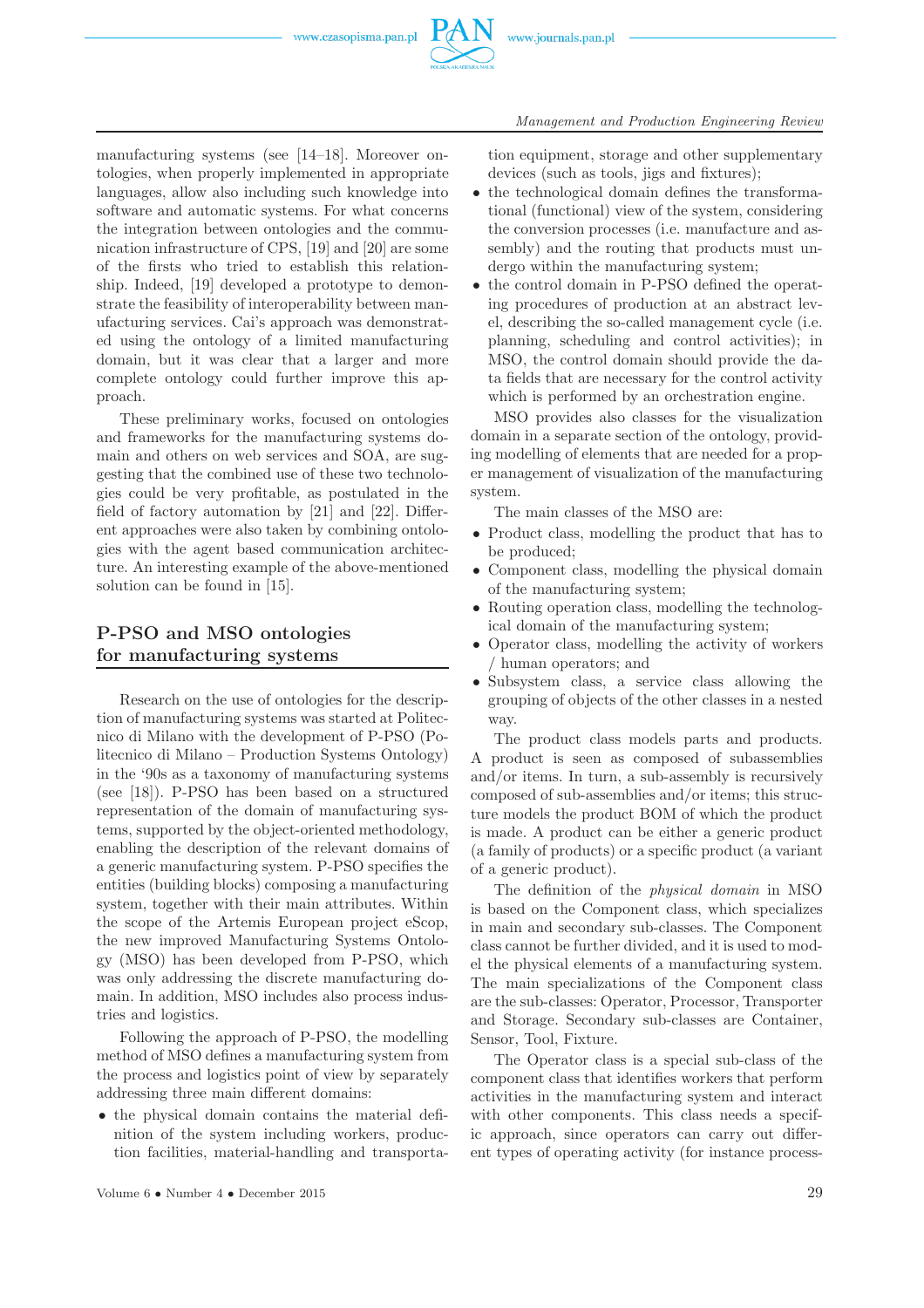

ing, transport, inspection, maintenance) and carry out no-less-important control activities, like support and supervision over any type of component. The MSO ontology specializes the Operator class in Process Operator (further specialized in transportation, manufacture and assembly operator) and Control Operator (a supervisor, manager, quality control operator).

The *technological domain* is based on the transformational (functional) vision of the conversion processes that items to be manufactured undergo from a manufacturing and logistic point of view, following a process plan within the manufacturing system itself.

Before illustrating the technological domain in detail, some definitions are necessary:

- Workstation is defined as the environment in which product transformations are made possible (e.g. assembly, cutting, drilling, picking, etc.); a workstation is typically made of a floor space and some components, like a machine and an operator. In the MSO modelling approach a workstation is a sub-system composed of one or more components such a processor and an operator.
- Operation is defined as the technological process activity that is performed in a workstation, thus changing the product status (e.g. assembly operation, picking operation, chemical reaction, etc.).
- Process routing (or plan) is defined as an ordered sequence of individual operations, which has been decided by the process engineer, for producing a product by means of the visits to a certain number of workstations. Process plans are prepared off-line by the production-engineering department by deciding the best technological solution for product manufacture, taking into account the available process equipment and the required tools and fixtures. In some cases, routing alternatives can be included in process plans by providing optional routes at some point of the process plan in order to have more flexibility. Since one or more operations can be performed at the same workstation, the sequence of workstations that the product has to "visit" to be produced is not described in the process routing: the transportation routing is devoted to this purpose and is composed of an ordered sequence of workstations to be visited.

The structure of MSO is described using the UML (Unified Modeling Language) (UML1.4.2 – ISO/IEC 19501:2005) and implemented with the Visual Paradigm software tool (www.visual-paradigm.com). Within the eScop research project the operating implementation of MSO has been made by translating its UML description into OWL.

## **Application example**

Within the European Artemis project eScop, a CPS test-bed environment for manufacturing is being implemented, as it will be illustrated by briefly explaining the objectives and the architecture of such research project. eScop stands for Embedded systems for Service-based Control of Open manufacturing and Process automation. The project aims at overcoming the current problems of system integration at shop-floor control level by semantically integrating embedded devices and applications based on open standards. The central concept of eScop is to combine the power of embedded systems with an ontology-driven service-based architecture for realizing a fully open automated manufacturing environment.

The true innovation of the proposed solution is the merge of the power of ontology knowledge and SOA control approaches that allows the control to be automatically configured by the ontology knowledge content, while embedded systems allow this architecture to work.

Referring to Fig. 3, in which the eScop general architecture is presented, the logical levels that have been previously represented in Fig. 2 in a generic way can be recognized. The MSO is reported as eScop MSO and it supports the configuration description and the technological process view within the eScop architecture. In particular, looking to the eScop architecture (Fig. 3), three main control layers are visible: PHL denotes the PHysical Layer, RPL stands for the RePresentation Layer and ORL denotes the ORchestration Layer. Furthermore, the complementary INTerface (INT) and VISualization (VIS) layers complete the architecture. The layers are interconnected with round arrowhead connectors, showing information flow among the layers via web-service. The content and purpose of the layers are the following:

- The PHL (physical layer) contains service-enabled embedded devices (RTU, Remote Terminal Units) that control the shop floor equipmen;
- The RPL (representation layer) is made of two components: i) Ontology Service, which queries and updates the MSO knowledge base, and ii) the MSO itself, which is the Manufacturing Systems Ontology. The eScop MSO reflects the manufacturing system's current status in real time and it is updated and queried by the physical and the orchestration layers;
- The ORL (orchestration layer) is also made of 2 components: i) Service Composer, which receives task needs and decides how to orchestrate the sys-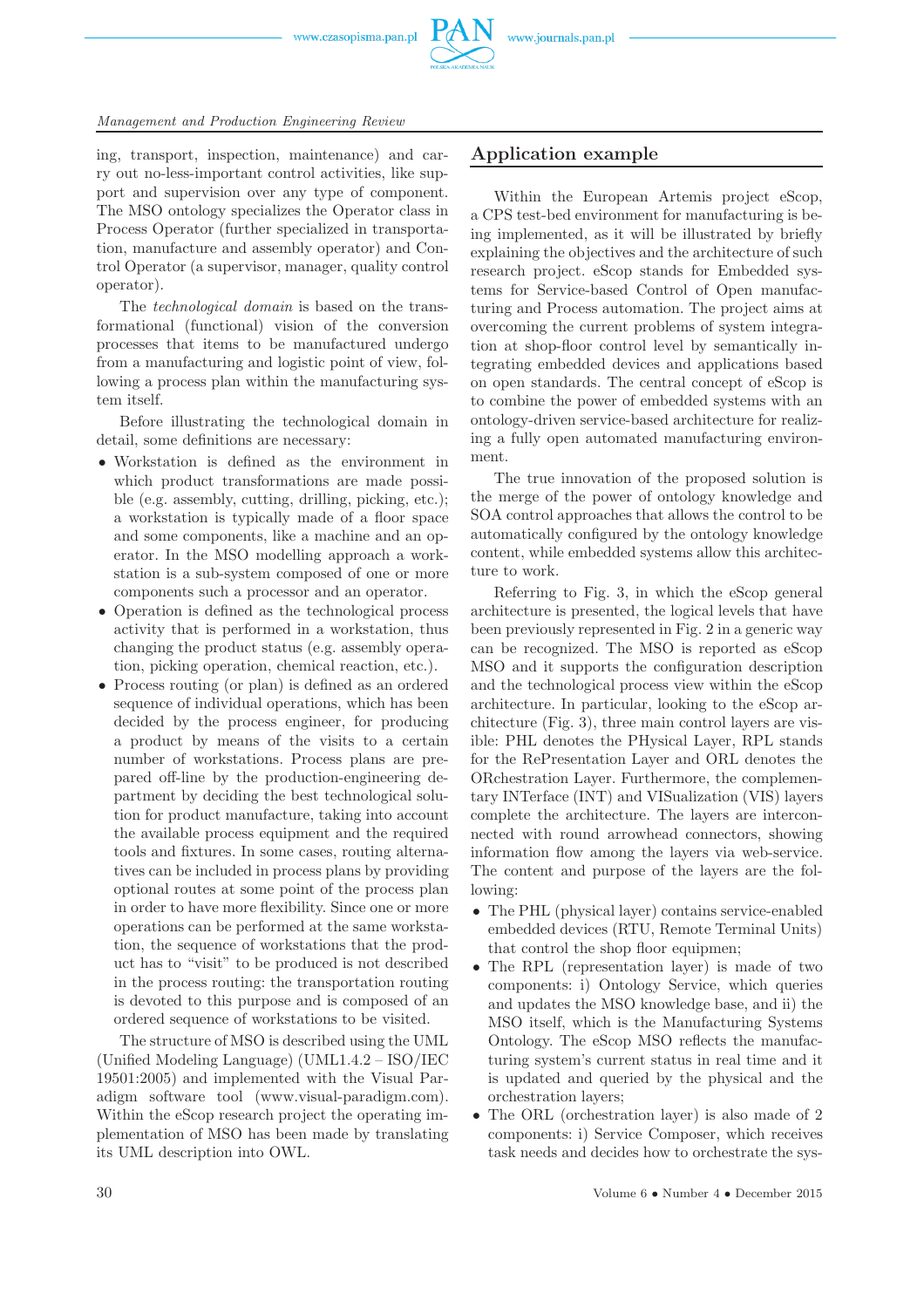



*Management and Production Engineering Review*

tem, and ii) Orchestrator service which executes the orchestration process;

• In addition, the visualization layer is also connected to the MSO for real time visualization of the manufacturing system status.



Fig. 3. eScop architecture.

The result of such architecture is a modular, fully open solution for the operational control of manufacturing equipment allowing:

- Easy and fast commissioning of new plants;
- Achievement of "plug & produce" inclusion of new equipment;
- Replacement of traditional control based on hierarchical hardware architecture, by a single level cohort of embedded systems and a series of software control levels.

For more information about the eScop architecture please refer to [23] and to the eScop project web site.

## **Conclusions**

The building of CPS applications to real world problems and especially to the complex environments of manufacturing and production, requires domain knowledge, thus some important challenges emerge for future research:

- Ontologies seem to be the right tool to implement knowledge and integrate it in CPS applications for manufacturing. Are they?
- How must ontologies be used for storing the manufacturing domain knowledge?
- Should this knowledge be divided in levels (e.g. general knowledge, sectorial knowledge, specific knowledge) for being successfully implemented in ontologies for a given application domain?
- What about software ontologies implementation and integration in CPS solutions?

*This research has been partially supported by funding from the ARTEMIS Joint Undertaking under grant agreement no 332946 and from the Italian Ministry of Education, Universities and Research (MIUR), correspondent to the project shortly entitled eScop, Embedded systems for Service-based control of Open Manufacturing and Process Automation. Thanks are due to Prof. L. Tanca and Prof. F.A. Schreiber of DEIB, Politecnico di Milano for their valuable consulting support.*

#### **References**

- [1] Loskyil F., Schlick J., Hodek S., Ollinger L., Gerber T., Pˆırvu B., *Semantic Service Discovery and Orchestration for Manufacturing Processes*, IEEE ET-FA'2011.
- [2] Wolf W., *Cyber-physical systems*, Computer, 42, 3, 88–89, 2009.
- [3] Lee E.A., *Cyber Physical Systems: Design Challenges*, Proceedings of 11th IEEE Symposium on Object Oriented Real-Time Distributed Computing (ISORC), pp. 363–369, 2008.
- [4] Sha L., Gopalakrishnan S., Liu X., Wang Q., *Cyber-Physical Systems: a new frontier*, Machine Learning in Cyber Trust: Security, Privacy, and Reliability (Tsai J.J.P., Yu P.S. [Eds.]), Springer Science + Business Media, LLC, pp. 3–13, 2009.
- [5] Wang Y., Vuran M.C., Goddart S., *Cyber-physical Systems in Industrial Process Control*, ACM SIGBED Review – Special issue on the RTSS forum on deeply embedded real-time computing, 5, 1, Article No. 12, 2008.
- [6] Energetics Incorporated, *Cyber-Physical Systems: Situation analysis of current trends, technologies and challenges*, 2012. Prepared by Energetics Incorporated, Columbia, Maryland, 21046 for the National Institute of Standard and Technology.http://events.energetics.com/NIST-CPSWorkshop/pdfs/CPS Situation Analysis.pdf
- [7] Tidwell D. Web Services *The Web's next revolution* [Online] http://ibm.com/ developerworks/. IBM, June 2000 – 05 September 2011, http://www.ibm.com/ developerWorks/.
- [8] Gruber T.R., *A Translation Approach to Portable Ontology Specification*, Knowledge Acquisition, 5, 2, 199–220, 1993.
- [9] Shlaer S., Mellor S.J., *Object oriented systems analysis: Modelling the world in data*, [Ed.] Prentice Hall, Uppler Saddle River, NJ, USA, 1988.
- [10] Rumbaugh J., Blaha M., Premerlani W., Eddy F., Lorenson W., *Object-Oriented Modeling and Design*, Prentice Hall, Uppler Saddle River, NJ, USA, 1991.